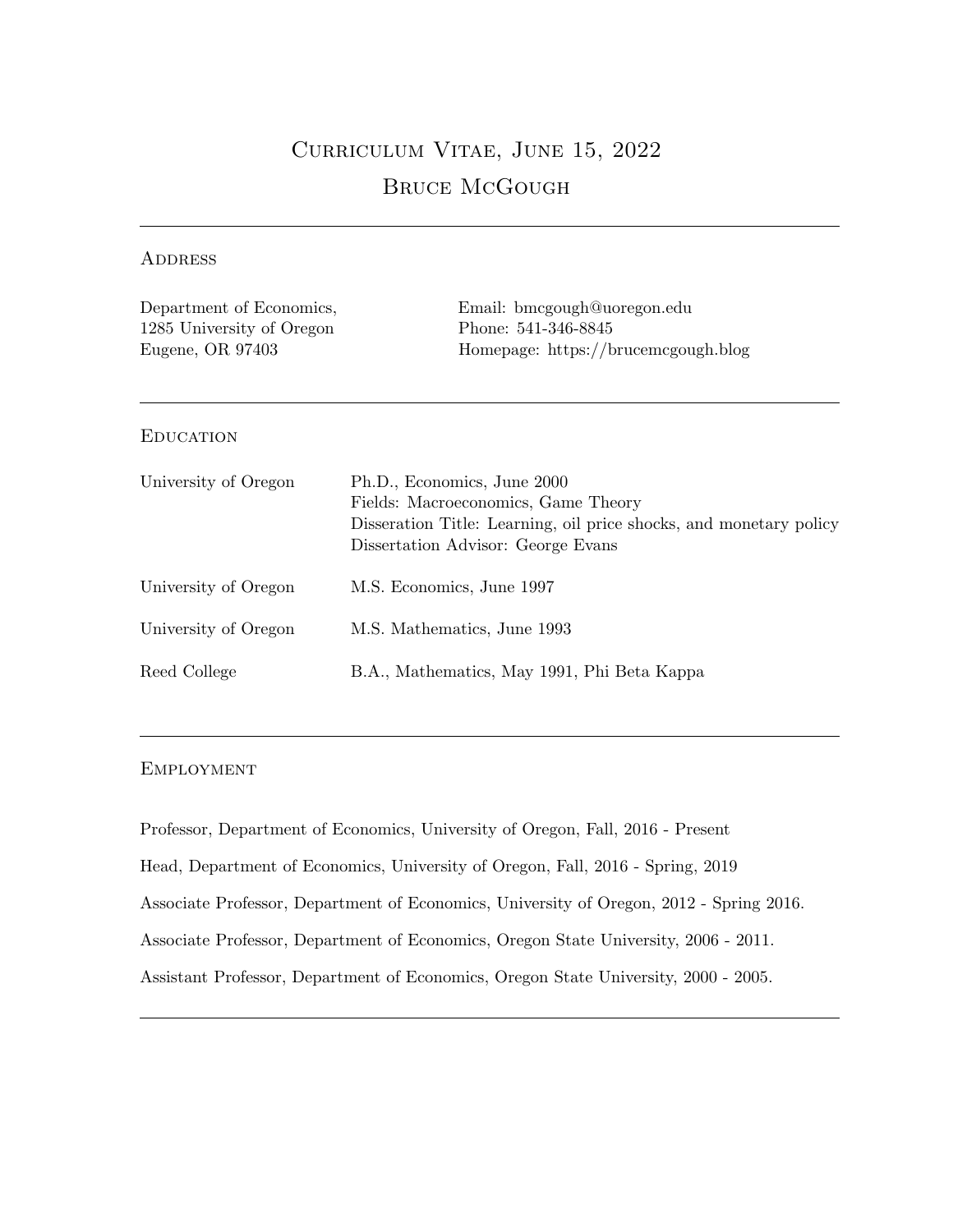#### Other Affiliations

| Visiting Scholar | Federal Reserve Bank of Cleveland, 2005, 2006, 2008, 2009                        |
|------------------|----------------------------------------------------------------------------------|
| Visiting Scholar | Cambridge University, 2007                                                       |
| Visiting Scholar | Federal Reserve Bank of Kansas City, 2008                                        |
| Visiting Scholar | Center for Applied Economics and Policy Research,<br>University of Indiana, 2008 |

## **PUBLICATIONS**

- 1. Evans, G., Hommes, C., McGough, B. and Salle, I. 'Are long-horizon expectations (de-)stabilizing? Theory and experiments,' Journal of Monetary Economics, in press.
- 2. Evans, D., Evans, G. and McGough, B. 'Bounded rationality and unemployment dynamics,' Economics Letters, in press
- 3. Evans, D., Evans, G. and McGough, B. 'Learning when to say no,' Journal of Economic Theory, Volume 194(C), 2021
- 4. Branch, W., McGough, B. and Zhu, M. 'Statistical Sunspots,' Theoretical Economics, in press.
- 5. Evans, G. and McGough, B. 'Agent-level adaptive learning,' Oxford Research Encyclopedias: Economics and Finance, doi.org/10.1093/acrefore/9780190625979.013.620, March 2021
- 6. Evans, G. and McGough, B. 'Adaptive learning and macroeconomics,' Oxford Research Encyclopedias: Economics and Finance, doi.org/10.1093/acrefore/9780190625979.013.508, November, 2020
- 7. Evans, G. and McGough, B. 'Equilibrium stability in a nonlinear cobweb model,' Economics Letters, Volume 193, https://doi.org/10.1016/j.econlet.2020.109130, 2020
- 8. Evans, G. and McGough, B. 'Stable Near-rational Sunspot Equilibria,' Journal of Economic Theory, Volume 186, March 2020
- 9. Evans, G., Guesnerie, R. and McGough, B. 'Eductive Stability in Real Business Cycle Models,' Economic Journal, Volume 129, Issue 618, Pages 821–852, February 2019.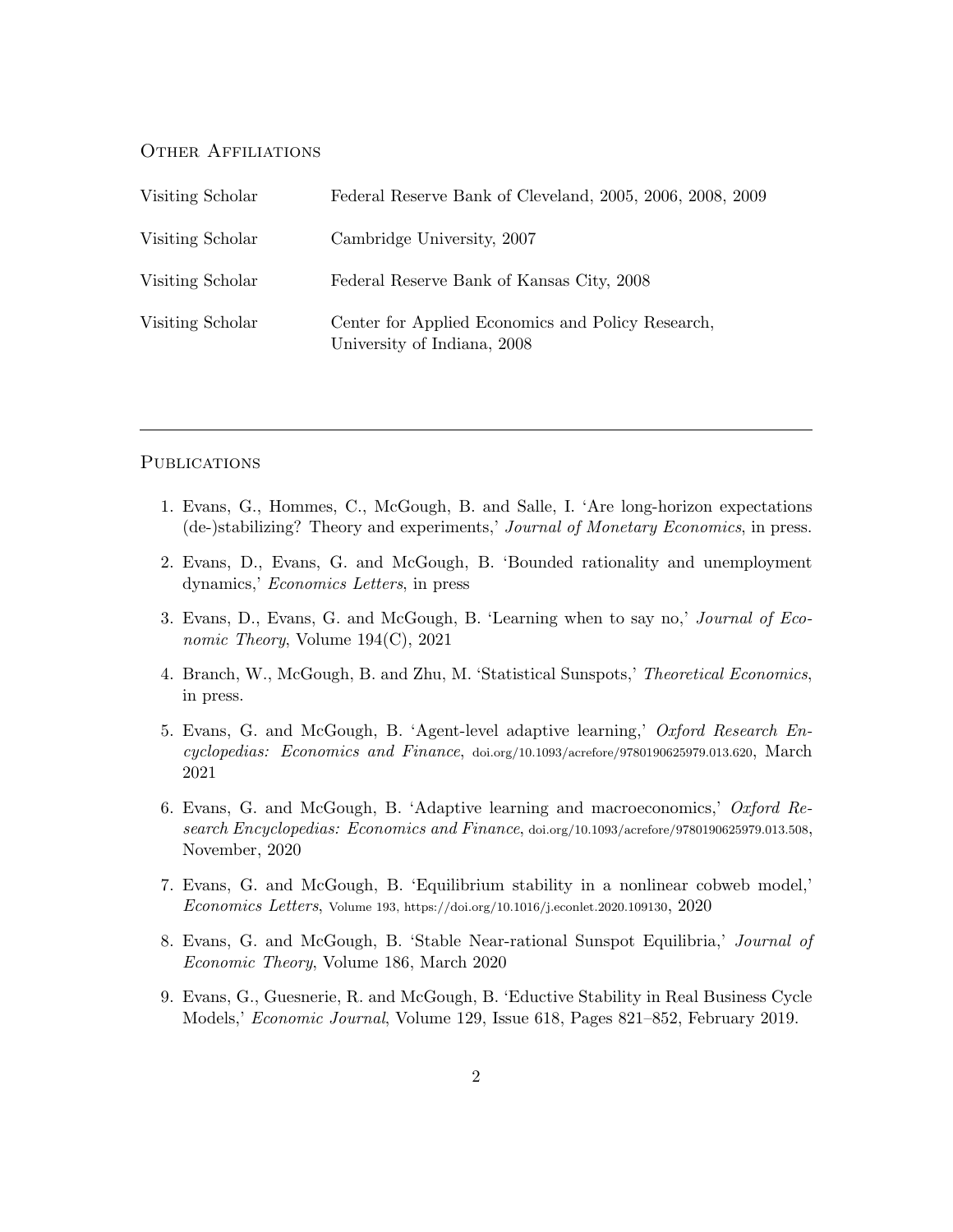- 10. Emerson, P. and McGough, B. 'Microloans, Education and Growth,' Review of Development Economics, 22, 4, 250 - 265, 2018.
- 11. Evans, G. and McGough, B. 'Equilibrium Selection, Observability and Backwardstable Solutions,' Journal of Monetary Economics, 91, 1 - 10, 2018.
- 12. Branch, W. and McGough, B. 'Heterogeneous Expectations and Microfoundations in Macroeconomics,' Handbook of Computational Economics, Elsevier, 3 - 62, 2018.
- 13. Evans, G. and McGough, B. 'Interest Rate Pegs in New Keynesian Models,' Journal of Money, Credit and Banking, 50, 939-965, 2018.
- 14. Emerson, P. and McGough, B. 'Learning about Education,' Economic Inquiry, Vol. 56.1, 263 - 277, January 2018.
- 15. Branch, W. and McGough, B. 'Heterogeneous Expectations and Trading Inefficiencies,' Journal of Economic Theory, 163, 786-818, 2016.
- 16. McGough, B., Meng, Q. and Xue, J., 'Expectational Stability of Sunspot Equilibria in Non-convex Economies,' Journal of Economic Dynamics and Control, Vol. 37.6, 1126-1141, 2013.
- 17. Branch, W., Davig, T. and McGough, B. 'Adaptive Learning in Regime-Switching Models,' Macroeconomic Dynamics, 17.05, 998-1022, 2013 .
- 18. Branch, W., Evans, G., and McGough, B. 'Finite Horizon Learning,' in Macroeconomics at the Service of Public Policy, Oxford University Press, 2013.
- 19. Branch, W. and McGough, B. 'Business Cycle Amplification with Heterogeneous Expectations,' Economic Theory, vol. 47, Num 2 - 3, 395 - 422, June 2011.
- 20. Evans, G. and McGough, B. 'Representations and Sunspot Stability,' Macroeconomic Dynamics, Vol.15, 80-92, 2011.
- 21. Branch, W. and McGough, B. 'Dynamic Predictor Selection in a New Keynesian Model with Heterogeneous Expectations', Journal of Economic Dynamics and Control, vol. 34(8), 1492-1508, August 2010.
- 22. Evans, G. and McGough, B. 'Implementing Optimal Monetary Policy in New-Keynesian Models with Inertia', BE-Press, Journal of Macroeconomics, Topics, Vol. 10: Iss. 1, 2010.
- 23. Branch, W. and McGough, B. 'A New-Keynesian Model with Heterogeneous Expectations,' Journal of Economic Dynamics and Control, Volume 33, Issue 5, 1036-1051, May 2009.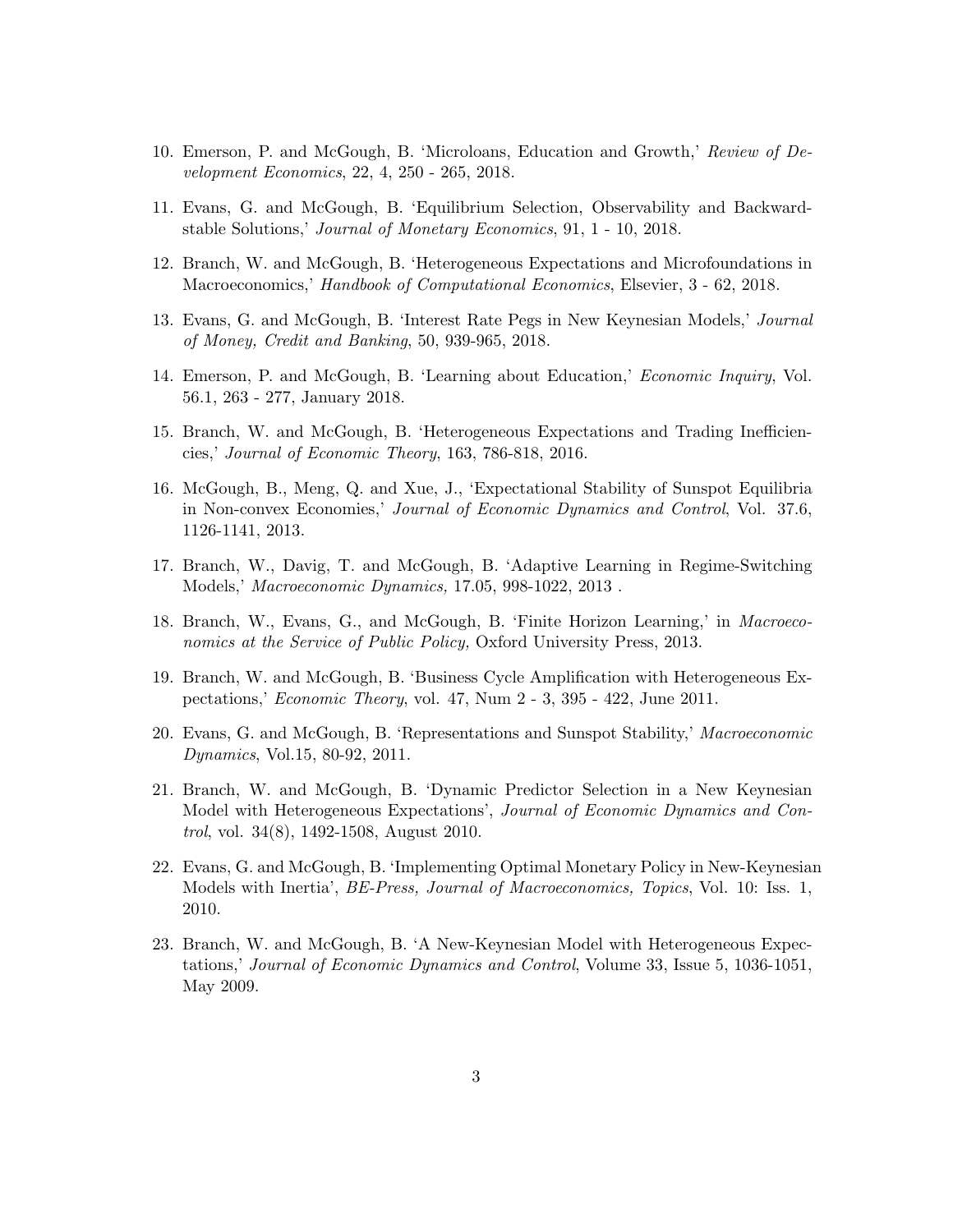- 24. Branch, W., Carlson, J., Evans, G., and McGough, B. 'Monetary Policy, Endogenous Inattention, and the Volatility Tradeoff,' Economic Journal, vol. 119(534), 123-157, 2009.
- 25. Costello, C., McGough, B., and Plantinga, A. 'Optimally Managing a Stochastic Renewable Resource under General Economic Conditions,' BE-Press, Journal of Economic Analysis and Policy, Contributions, 9:56, 2009.
- 26. Branch, W., Davig, T. and McGough, B. 'Monetary-Fiscal Policy Interactions under Implementable Monetary Policy Rules,' Journal of Money, Credit, and Banking, Volume 40 Issue 5, 1095 - 1102, 2008.
- 27. Branch, W. and McGough, B. 'Replicator Dynamics in a Cobweb Model with Rationally Heterogeneous Expectations,' Journal of Economic Behavior and Organization, vol. 65, issue 2, 224-244, 2008.
- 28. Evans, G. and McGough, B. 'Optimal Constrained Interest-rate Rules,' Journal of Money, Credit, and Banking, Volume 39 Issue 6, 1335 - 1356, 2007.
- 29. McGough, B. 'Shocking Escapes,' Economic Journal, 116, 507 528, 2006.
- 30. Evans, G. and McGough, B. 'Indeterminacy and the Stability Puzzle in Non-Convex Economies,' Contributions to Macroeconomics, BE-Press, Vol. 5, Issue 1, Article 8, 2005.
- 31. McGough, B., Rudebusch, G. and Williams, J. 'Using the Long Term Interest Rate as a Monetary Policy Instrument,' Journal of Monetary Economics (52), 855 - 879, 2005.
- 32. Evans, G. and McGough, B. 'Monetary Policy and Stable Indeterminacy with Inertia,' Economics Letters, (87) 1 - 7, 2005.
- 33. Evans, G. and McGough, B. 'Monetary Policy, Indeterminacy, and Learning,' Journal of Economic Dynamics and Control, (29) 1809 - 1840, 2005.
- 34. Evans, G. and McGough, B. 'Stable Sunspot Solutions in Models with Predetermined Variables,' Journal of Economic Dynamics and Control, (29) 601 - 625, 2005.
- 35. Branch, W. and McGough, B. 'Consistent Expectations and Misspecification in Stochastic Non-linear Economies,' Journal of Economic Dynamics and Control, (29) 659 - 676, 2005.
- 36. Branch, W. and McGough, B. 'Multiple Equilibria in Heterogeneous Expectations Models,' Contributions to Macroeconomics, BE-Press, 2004, Vol. 4, Issue 1, Article 12.
- 37. McGough, B., Plantinga, A. and Provencher, B. 'The Dynamic Behavior of Efficient Timber Prices,' Land Economics, 80.1,95-108, Feb. 2004.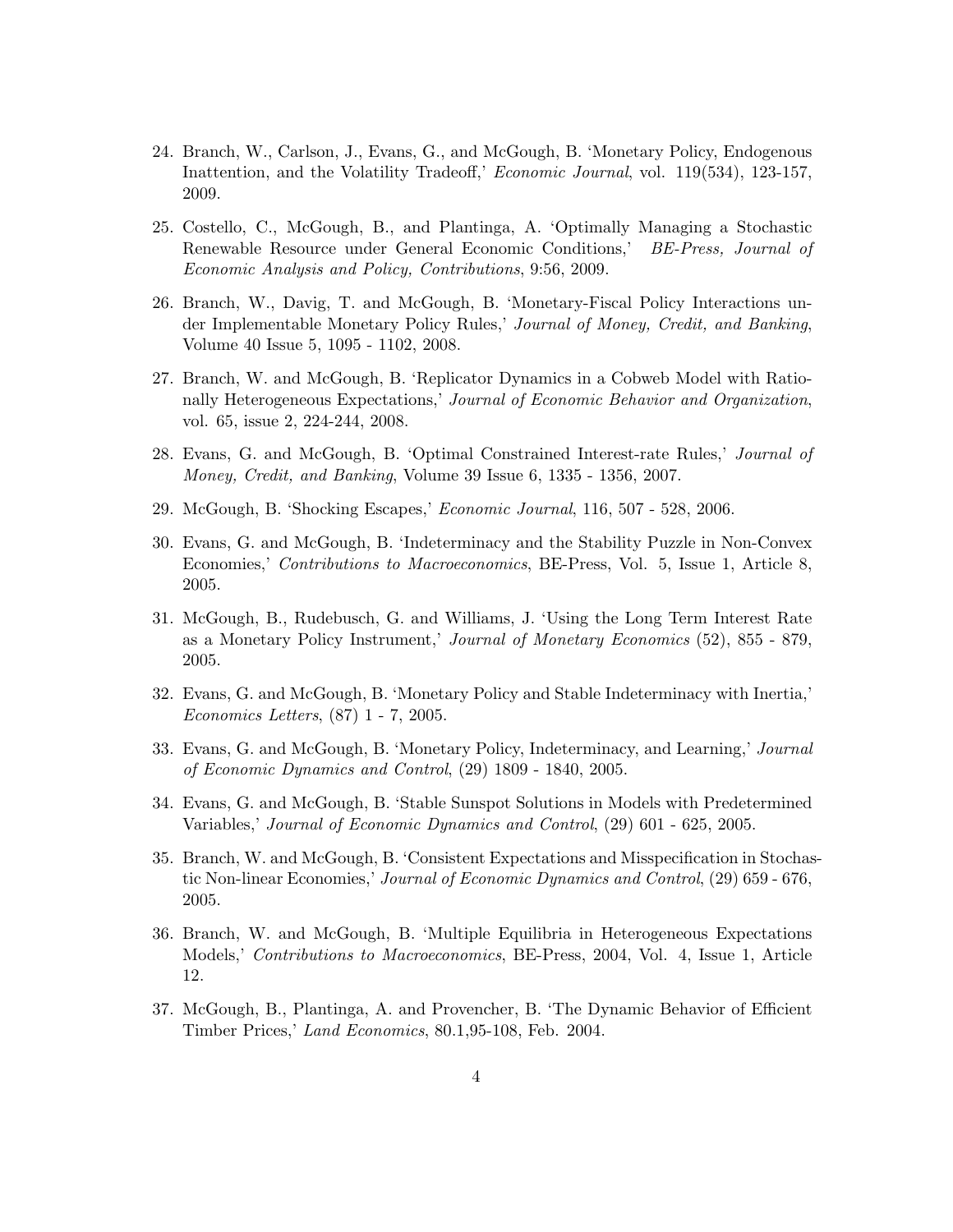38. McGough, B. 'Statistical Learning with Time-Varying Parameters,' Macroeconomic Dynamics, 7.01,119-139, 2003.

#### Working Papers

- 1. Evans, D., Evans, G., and McGough B. (2021) The RPEs of RBCs and other DSGEs
- 2. Evans, D.,Li, Jungang, and McGough, B. (2021) Local rationality
- 3. Evans, G., Gibbs, C. and McGough, B. (2020) A unified model of learning to forecast
- 4. Evans, G. and McGough, B. (2018) Agent-level learning in general equilibrium: the shadow-price approach
- 5. Evans, G. and McGough, B. (2018) Learning to optimize.
- 6. Evans, G. and McGough, B. (2007) Stable Finite-State Markov Sunspots.<sup>1</sup>

#### CONFERENCE PARTICIPATION

- 1. Keynote speaker, Conference on Expectations in Dynamic Macroeconomic Models, Prague, Czech Republic, Aug 2021
- 2. Co-organizer, Conference on Expectations in Dynamic Macroeconomic Models, Birmingham University, UK, August, 2018.
- 3. Conference on "Inflation: Drivers and Dynamics." Discussant. Federal Reserve Bank of Cleveland, May 2018.
- 4. Co-organizer, Conference on Expectations in Dynamic Macroeconomic Models, Federal Reserve Bank of St. Louis, August, 2017.
- 5. "Stable Near-rational Sunspot Equilibria," Computational Economics and Finance conference, NYC, June 2017.
- 6. Conference on Expectations in Dynamic Macroeconomic Models, Dutch national Bank, Discussant, Amsterdam, September 2016.
- 7. Co-organizer, Conference on Expectations in Dynamic Macroeconomic Models, University of Oregon, Eugene Oregon, August, 2015.

<sup>&</sup>lt;sup>1</sup>This paper lives on, and to it we will return.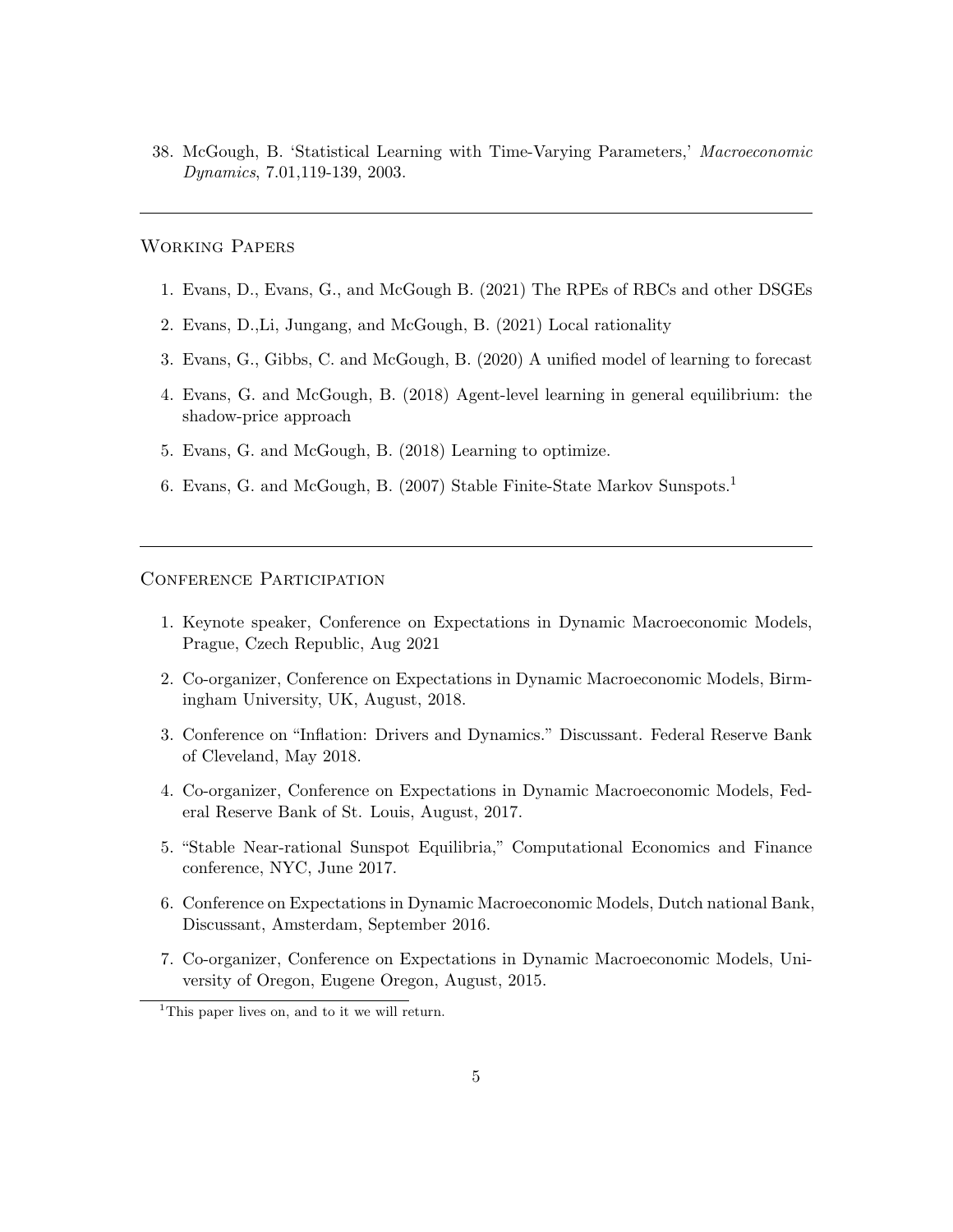- 8. Discussant, Conference on Multiple Equilibria and Financial Crises, NBER and San Francisco Federal Reserve Bank, San Francisco, May, 2015.
- 9. Co-organizer, Conference on Expectations in Dynamic Macroeconomic Models, Bank of Finland, Helsinki, August, 2014.
- 10. "Eductive Stability in Real Business Cycle Models," Conference on Expectations in Dynamic Macroeconomic Models, Bank of Finland, Helsinki, August, 2014.
- 11. "Eductive Stability in Real Business Cycle Models," BSE Summer Forum on Learning in Macro and Finance, Barcelona, June 2014.
- 12. Co-organizer, Conference on Expectations in Dynamic Macroeconomic Models, Federal Reserve Bank of San Francisco, August, 2013.
- 13. Co-organizer, Conference on Expectations in Dynamic Macroeconomic Models, Federal Reserve Bank of St. Louis, August, 2012.
- 14. "Stable, Near-rational sunspot equilibria," International Network on Expectations Coordination, Paris School of Economics, June, 2012.
- 15. "Eductive Stability in Real Business Cycle Models," Conference on Expectations in Dynamic Macroeconomic Models, University of St. Andrews, Summer, 2011.
- 16. "Learning about eduction," Western Economic Association, 2010
- 17. "Are micro-loans bad for growth?" Western Economic Association, 2010
- 18. "Learning to Optimize," ASSA 2009
- 19. "Endogenous inattention in general equilibrium," ASSA 2008, New Orleans (session organizer and chair).
- 20. "Endogenous inattention, monetary policy and the volatility trade-off," Conference on the Sources of Macroeconomic Stability, Bank of England, London England, September, 2007.
- 21. "Heterogeneous Expectations in a New Keynesian model,"Conference on Expectations and Monetary Policy, Swiss National Bank, Zurich, September 2007.
- 22. 'Heterogeneous Expectations in a New Keynesian Model,' Society for Computational Economics, Montreal, Canada, June, 2007.
- 23. 'Stable Finite State Markov Sunspots,' Society for Nonlinear Dynamics and Econometrics, Paris, France, March, 2007.
- 24. 'Endogenous Inattention and Monetary Policy,' UC Santa Cruz Conference on The Implications of Uncertainty and Learning for Monetary Policy, April, 2005.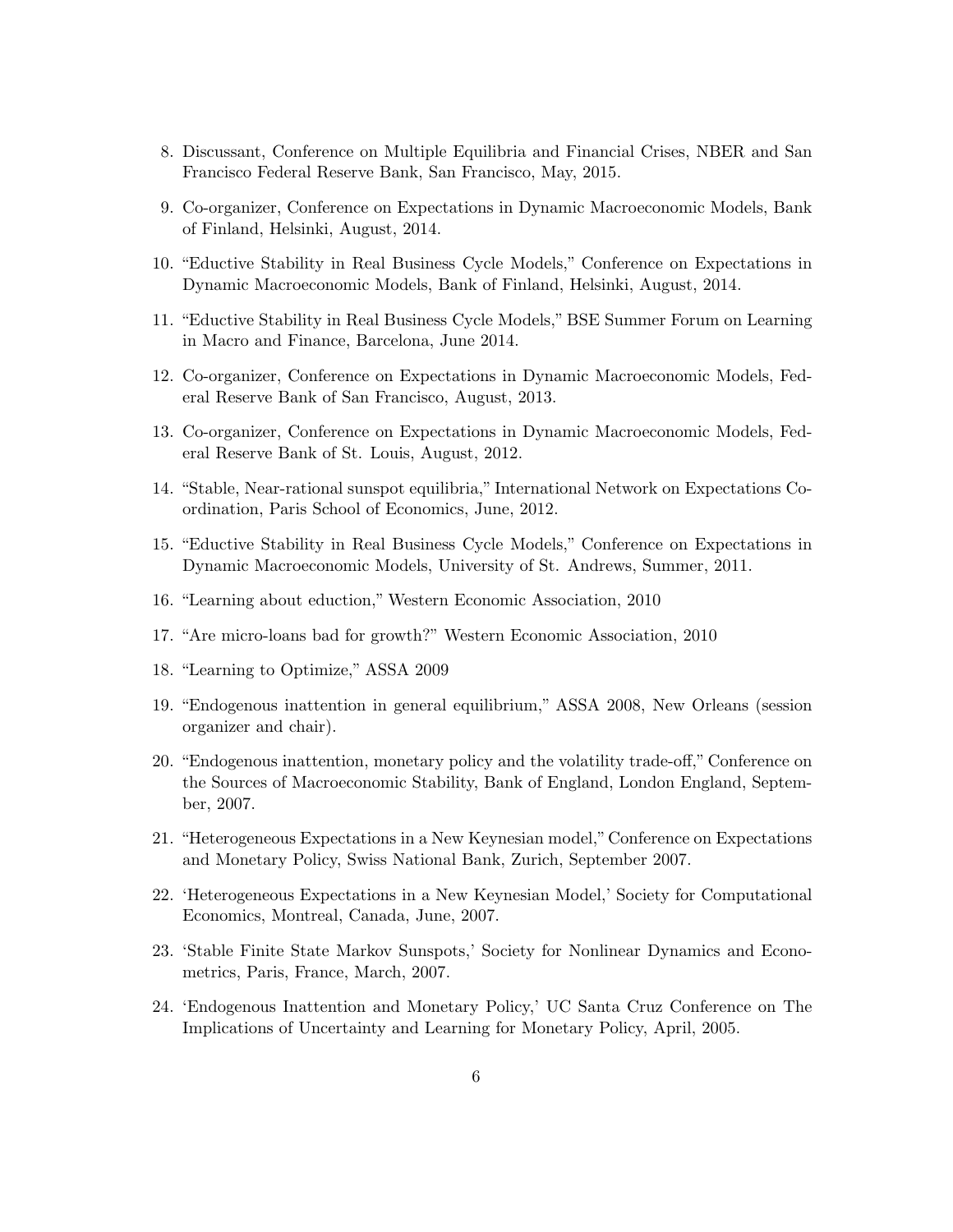- 25. 'Using the Long Rate as a Monetary Policy Instrument: A Stability Analysis,' Carnegie-Rochester Series on Public Policy, Carnegie-Mellon, November, 2004.
- 26. 'Endogenous Inattention and Monetary Policy,' Conference on Dynamic Modeling, joint with Bank of Canada, Swiss National Bank, and Cleveland Federal Reserve, September, 2004.
- 27. 'Constrained Optimal Monetary Policy,' Society for Computational Economics, Amsterdam, July, 2004.
- 28. 'Endogenous Inattention and Monetary Policy,' Society for Computational Economics, Amsterdam, July, 2004.
- 29. 'Monetary Policy, Indeterminacy, and Learning,' ASSA Annual Meetings, San Diego, CA, January 2004.
- 30. 'Monetary Policy, Indeterminacy, and Learning,' Conference on Expectations, Learning, and Monetary Policy, Eltville, Germany, August 2003.
- 31. "Shocking Escapes,' 9th International Conference on Computing in Economics and Finance, University of Washington, Seattle, WA, July 2003.
- 32. 'Stable Sunspot Solutions in Models with Predetermined Variables,' North American Summer Meetings of the Econometric Society, UCLA, June 2002.
- 33. 'Statistical Learning with Time-Varying Parameters,' World Congress of the Econometric Society, University of Washington, August 2000.

#### Seminars and Workshops

- 1. "The shadow price approach," University of Connecticut Macro Seminar, November 2021
- 2. "Stable near-rational sunspot equilibria," Portland State University, May 2019
- 3. "Agent-level learning in general equilibrium: the shadow-price approach," University of Potsdam, Potsdam Germany, December 2018
- 4. "Agent-level learning in general equilibrium: the shadow-price approach," Humboldt University, Berlin Germany, December 2018
- 5. "Agent-level learning in general equilibrium: the shadow-price approach," Freie Universität, Berlin Germany, December 2018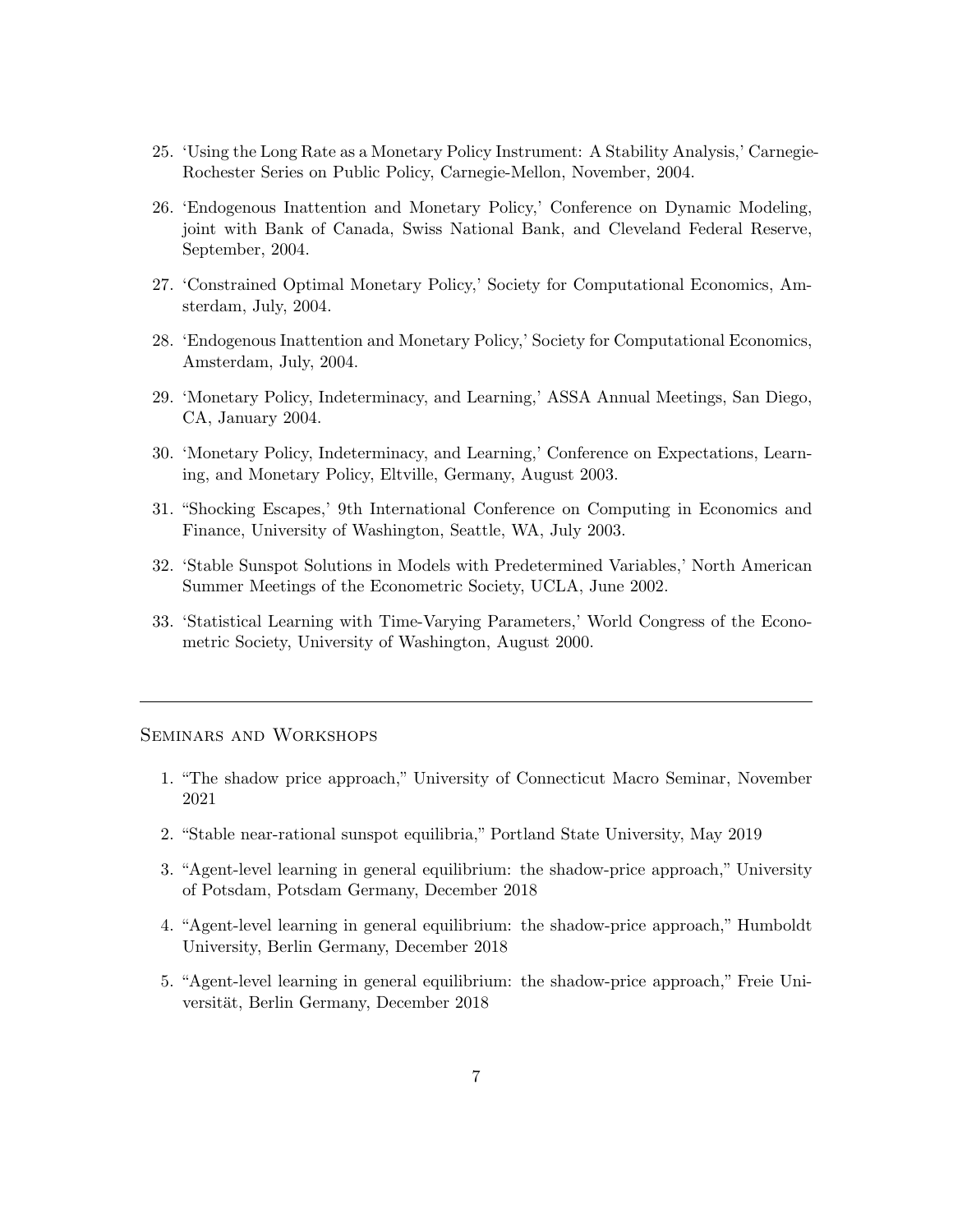- 6. "Agent-level learning in general equilibrium: the shadow-price approach," University of the Basque Country, Bilbao Spain, May 2018.
- 7. "Agent-level learning in general equilibrium: the shadow-price approach," Drexel University, Philadelphia, April 2018.
- 8. "Heterogeneous Expectations and Micro-foundations in Macroeconomics", Computational Economics Handbook Workshop, Amsterdam, June 2017
- 9. "Stable Sunspot Equilibria and the MSV Principle", University of California, Irvine, November 2016
- 10. "Stable Sunspot Equilibria and the MSV Principle", University of California, Riverside, November 2016
- 11. "Learning to Optimize," Dalhousie, University, Novia Scotia, CA, January, 2016
- 12. "Equilibrium Stability in Macroeconomic Models," Portland State University, October 2014
- 13. "Eductive Stability in Real Business Cycle Models," University of Amsterdam, June 2014
- 14. "Eductive Stability in Real Business Cycle Models," University of St. Andrews, June 2014
- 15. "Learning to Optimize," Bank of France, June, 2013
- 16. "Learning to Optimize," Bank of Spain, June, 2013
- 17. "Stable, Near-rational Sunspot Equilibria," Simon Frasier University, December, 2012.
- 18. "Stable, Near-rational Sunspot Equilibria," University of Marseille, June, 2012.
- 19. "Adaptive Learning in Regime-Switching Models," University of Oregon, Winter, 2012.
- 20. "Eductive Stability in Real Business Cycle Models," UC Irvine, Spring, 2011.
- 21. "Learning in a New Keynesian Model," Stanford Institute for Theoretical Economics, August, 2010.
- 22. "Heterogeneous Expectations in a New Keynesian Model," Stanford Institute for Theoretical Economics, August, 2010.
- 23. "Heterogeneous Expectations and Business Cycle Dynamics," University of Amsterdam, November, 2009.
- 24. "Heterogeneous Expectations and Business Cycle Dynamics," Stanford Institute for Theoretical Economics, August, 2009.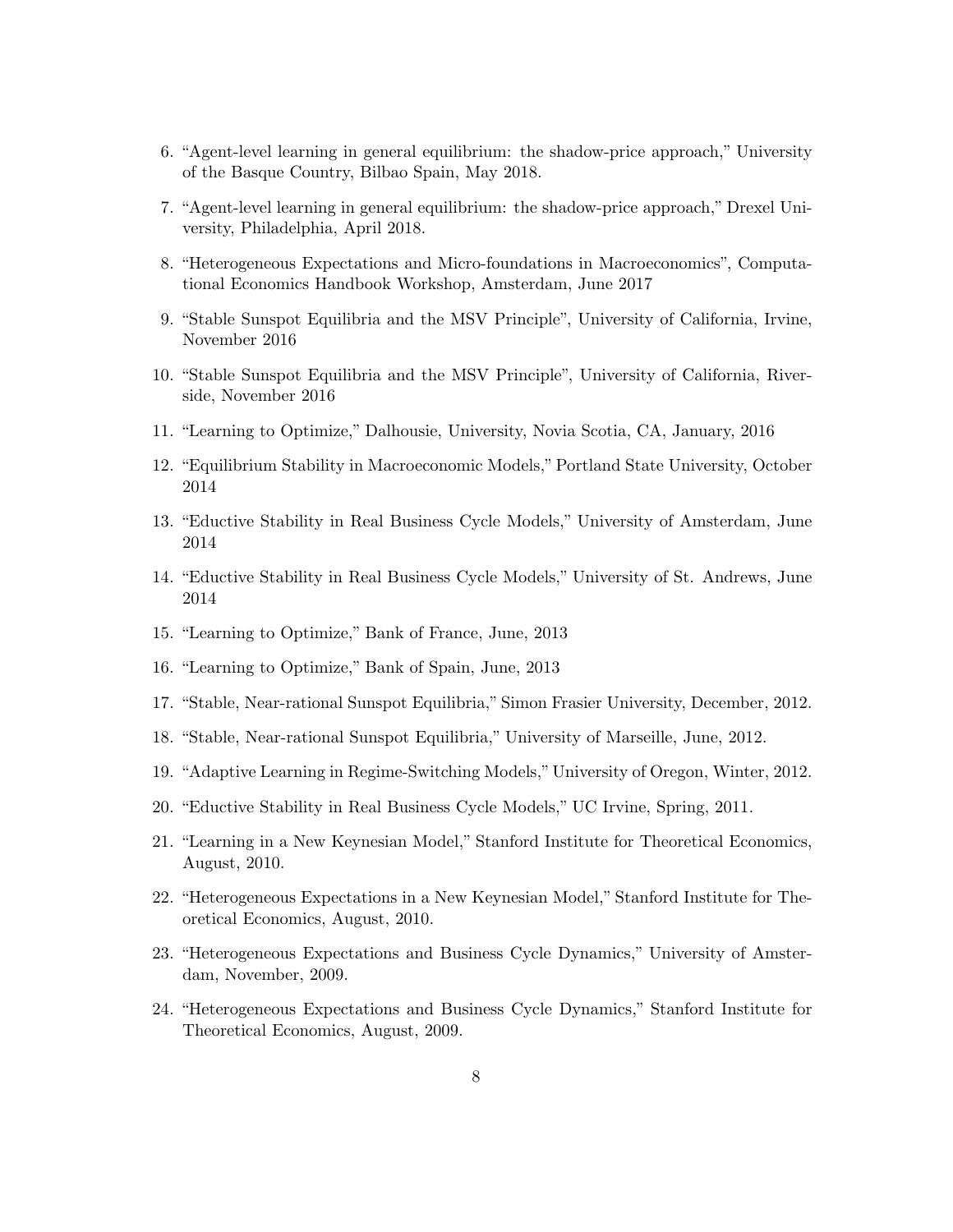- 25. "Learning to Optimize," University of Pittsburgh, April, 2009.
- 26. "Learning to Optimize," West Virginia University, April, 2009.
- 27. "Learning to Optimize," Portland State University, April, 2009.
- 28. "Learning to Optimize," University of California, Irvine, February, 2009.
- 29. "Learning to Optimize," Federal Reserve Bank of Saint Louis, July, 2008.
- 30. "Learning to Optimize," University of Indiana, April, 2008.
- 31. "Sunspot stability," Mini-course, University of Indiana, April, 2008.
- 32. "Stable K-state Markov Sunspots," Collegio Carlo Alberto, Turin, Italy, December, 2007.
- 33. "Stable K-state Markov Sunspots," Bank of Italy, Rome, Italy, December, 2007.
- 34. "Stable K-state Markov Sunspots," Cambridge University, Cambridge, UK, November, 2007.
- 35. "Stable K-state Markov Sunspots,"Hariot-Watt University, Edinburgh, Scotland, November 2007.
- 36. "Heterogeneous Expectations in a New Keynesian model," Workshop on Complexity in Economics and Finance, Lorenz Institute, Leiden, The Netherlands, October 2007.
- 37. "Heterogeneous Expectations in a New Keynesian model," Workshop on Learning, University of Paris, X, Paris, September, 2007 (I also discussed a paper at this workshop.)
- 38. 'Heterogeneous Expectations in a New Keynesian Model,' Learning Week Workshop, Federal Reserve Bank of St. Louis, July 2007.
- 39. 'Heterogeneous Expectations in a New Keynesian Model,' Macro Workshop, University of Oregon, May, 2007.
- 40. 'Monetary Policy and Heterogeneous Expectations in a New Keynesian Model,' Seminar at the Federal Reserve Bank of Cleveland, July 2006 (presented by coauthor).
- 41. 'Implementing Monetary Policy in New Keynesian Models with Inertia,' Learning Week Workshop, Federal Reserve Bank of St. Louis, July 2006.
- 42. ' Implementing Monetary Policy in New Keynesian Models with Inertia,' Seminar at University of California, Irvine, April, 2006.
- 43. 'Constrained Optimal Monetary Policy,' Seminar at Federal Reserve Bank of Kansas City, April, 2005.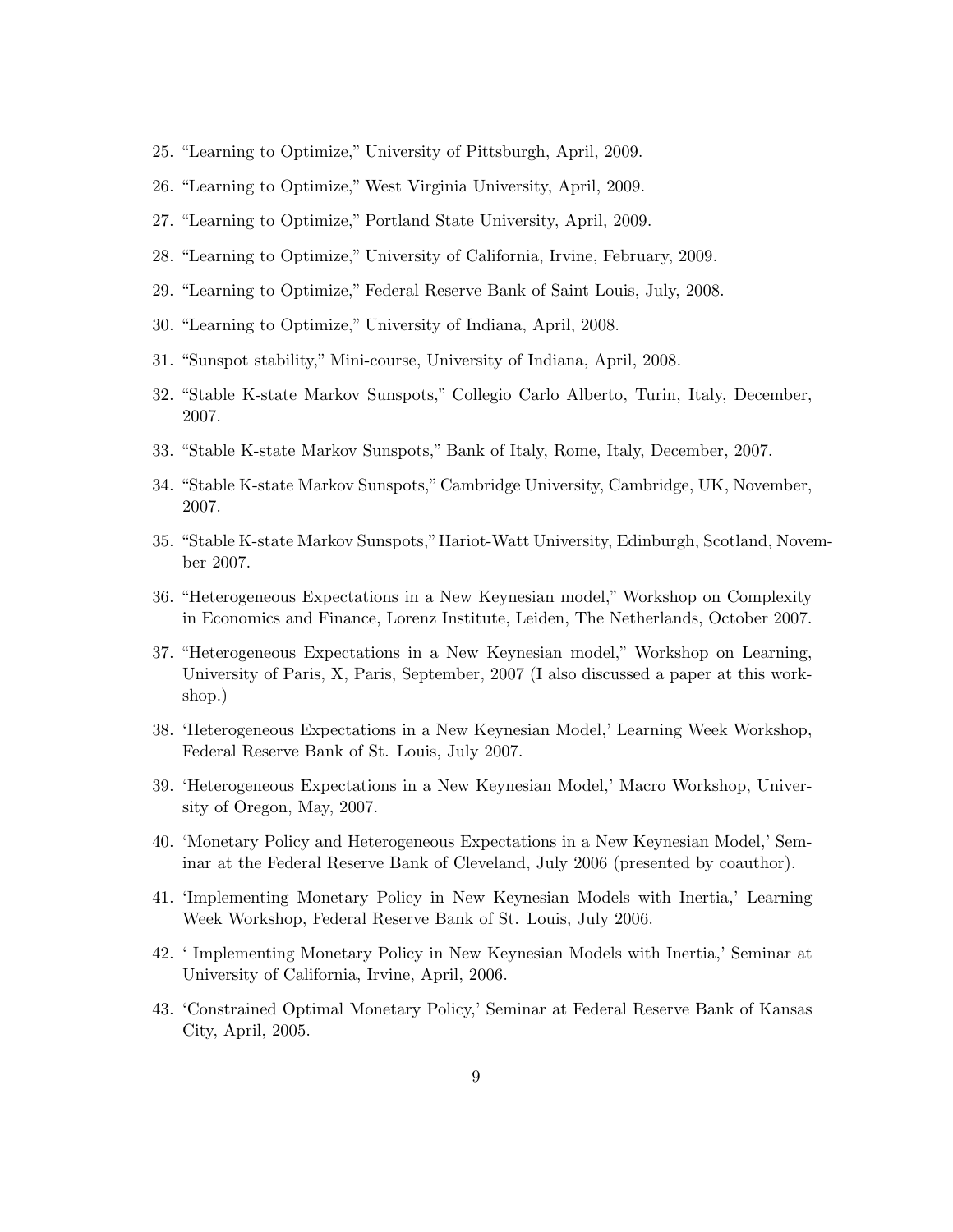- 44. 'Constrained Optimal Monetary Policy,' European Central Bank Seminar, July, 2004.
- 45. 'Monetary Policy, Indeterminacy, and Learning,' Seminar at The Federal Reserve Bank of San Francisco, San Francisco, CA, December 2003.
- 46. 'Monetary Policy, Indeterminacy, and Learning,' Seminar at The Federal Reserve Bank of Cleveland, Cleveland, OH, November 2003.
- 47. 'Stable Common Factor Representations,' University of Oregon Economics Seminar, Eugene, OR, Winter 2003.
- 48. 'Stable Sunspot Solutions in Models with Predetermined Variables,' Workshop on Economic Dynamics, Lorentz Institute, Leiden, The Netherlands, June 2002.
- 49. 'Stable Sunspot Solutions in Models with Predetermined Variables,' Oregon State University Economics Seminar, Corvallis OR, Winter 2002.
- 50. 'Statistical Learning with Time-Varying Parameters,' Workshop on Learning, University of Copenhagen, Copenhagen, Denmark, June 2001.
- 51. 'Shocking Escapes,' Oregon State University Economics Seminar, Corvallis, OR, Winter 2001.

#### **GRANTS**

National Science Foundation, Co-Principal Investigator with George Evans, "Expectation Coordination and Agent-level Learning," SES-1559209, 2016-2019

## Professional Service

#### Editorial service

- Co-editor, Economic Inquiry, 2012 2016
- Associate Editor, Journal of Money, Credit, and Banking, 2010 Present
- Associate Editor, Journal of Economic Dynamics and Control, 2018 Present

#### Referee service

- Econometrica
- Review of Economic Studies
- International Economic Review
- American Economic Journal, Macro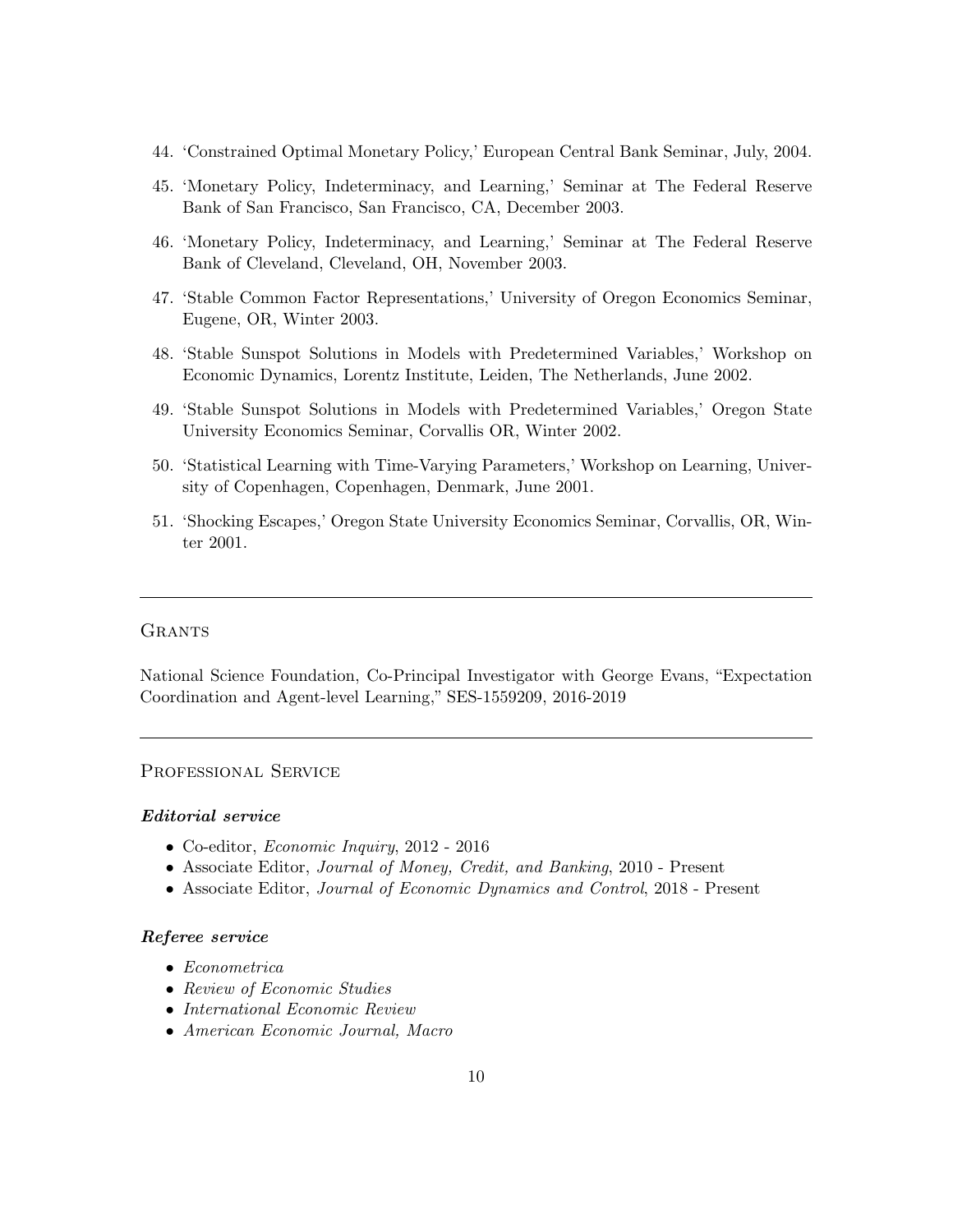- European Economic Review
- Journal of Monetary Economics
- Review of Economics and Statistics
- Journal of Mathematical Economics
- Journal of Economic Theory
- American Economic Review: Insights
- SIAM Journal on Applied Mathematics
- Journal of Applied Econometrics
- Journal of Economic Dynamics and Control
- International Journal of Central Banking
- Macroeconomic Dynamics
- Journal of Money, Credit, and Banking
- Review of Economic Dynamics
- Journal of Economic Behavior and Organization
- Economic Theory
- Economic Inquiry
- Journal of International Money and Finance
- Dynamic Games and Applications
- BE-Press Series in Macroeconomics
- Computational Economics
- Journal of Environmental Economics and Management
- Royal Society, Proceedings A
- Journal of Macroeconomics
- Journal of Agricultural and Resource Economics
- Journal of Economic Education
- Perspectives on Economics Education Research
- Bulletin of Economic Research
- Applied Mathematical Modeling
- Journal of Business and Economics

#### External reviews

- Drexel University PhD program in Business and PhD Program in Economic, Spring 2018
- Portland State University Economics Program (chair of review committee), Summer 2020

# University Service

#### Department of Economics - main contributions

• Co-Director of Undergraduate Studies AY19-20, AY19-21